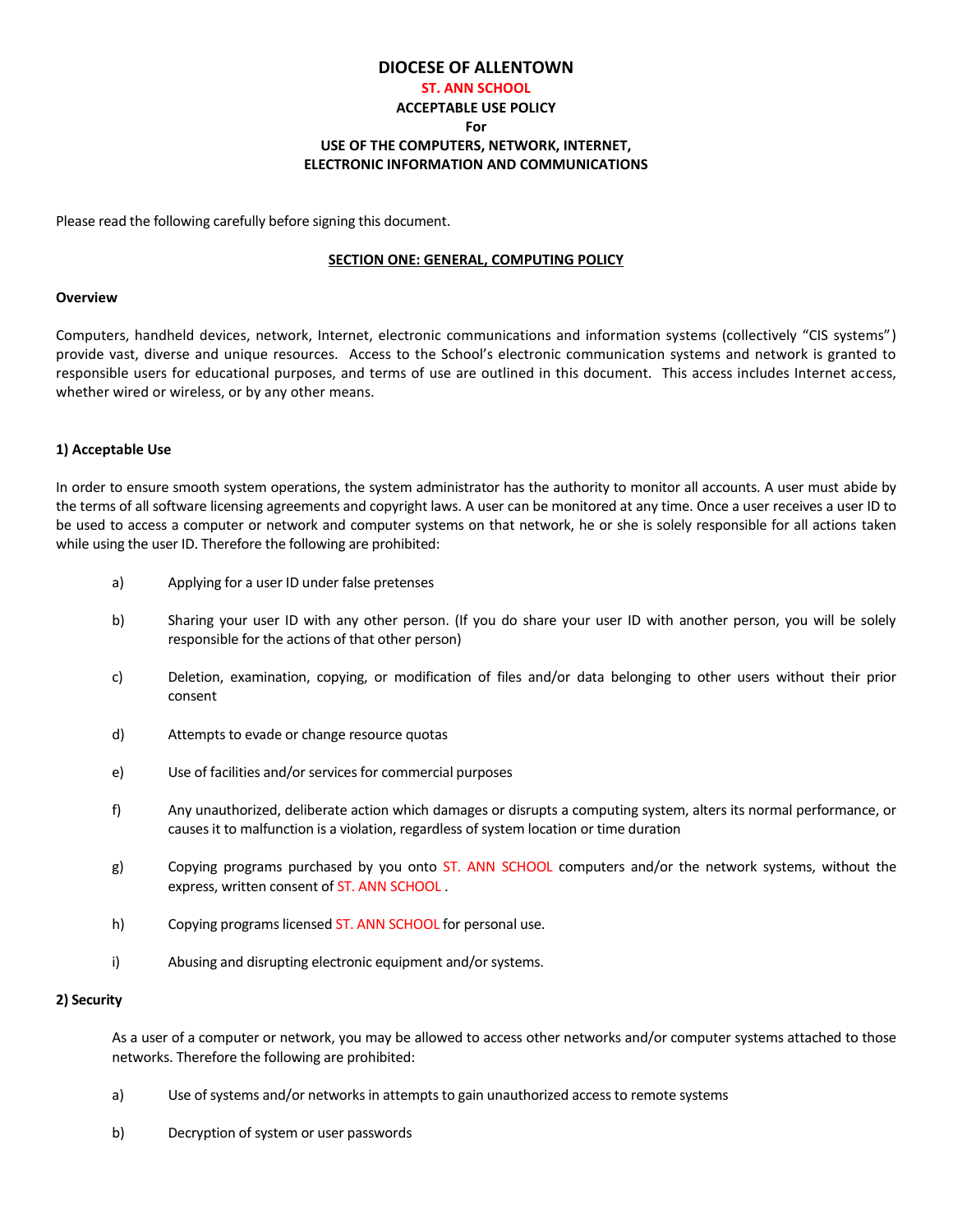- c) Copying, deleting, or moving system files
- d) Deleting, examining, copying, or modifying files and/or data belonging to other users
- e) Copying of copyrighted materials, such as third-party software, without the express written permission of the owner or the proper license
- f) The willful introduction of computer "viruses" or other disruptive or destructive programs into the computer and/or network or into external computers and/or networks
- g) Vandalism is prohibited. This includes, but is not limited to, any attempt to harm or destroy the data of another user, the network/Internet, or any networks or sites connected to the network/Internet. Attempts to breach security codes and/or passwords will also be considered a form of vandalism.
- h) Willful destruction of computer hardware or software, or attempts to exceed or modify the parameters of the system are prohibited. Nothing in this policy shall prohibit the school/institution operator from intercepting and stopping E-mail messages which have the capacity to overload the computer resources. Discipline may be imposed for intentional overloading of school/institution computer resources.

## **3) Mobile Devices Policy**

ST. ANN SCHOOL may provide users with mobile computers or other devices to promote learning. Users should abide by the same acceptable use policies when using the school devices. Users are expected to treat these devices with extreme care and caution. Users should immediately report any damage, or malfunction to the teacher. Users may be financially accountable for any damage resulting from negligence or misuse. Use of school issued mobile devices will be monitored.

#### **4) Personally -Owned Devices Policy**

Students should keep personally owned devices (including cell phones, tablets, MP3 players) turned off and put away during school hours unless instructed by a teacher or staff member for educational purposes. Please remember that the St. Ann Acceptable Use Policy applies to personal devices brought to school. St. ANN SCHOOL is not responsible for lost or damaged devices.

## SECTION TWO: INTERNET ACCESS

Internet access is available to employees and students of ST. ANN SCHOOL. This access is being offered as part of a collaborative project involving ST. ANN SCHOOL and Penteledata (ISP) We are pleased to bring this access to ST. ANN SCHOOL and believe the Internet offers vast, diverse and unique resources to administrators, teachers, employees, and students. Our goal in providing this service is to promote educational excellence at ST. ANN SCHOOL by facilitating resource sharing, innovation and communication.

The Internet is an electronic highway connecting thousands of computers all over the world and millions of individual subscribers. Administrators, teachers, employees, and students have access to:

- \* electronic mail communication with people all over the world;
- \* access to many University Library Catalogs, the Library of Congress, and ERIC or other academic databases,
- public domain and open source software of all types;
- information and news from NASA, as well as the opportunity to correspond with the scientists at NASA and other research institutions.
- \* online learning communities where academic collaboration and discussion are encouraged;
- institutions of higher academic learning where students may earn college credits which will satisfy academic requirements towards bachelor degrees.

With access to computers and people all over the world also comes the availability of material that may not be considered to be of educational value in the school setting. ST. ANN SCHOOL has taken precautions, which are limited to known sites, to restrict access to controversial materials. However, on a global network it is impossible to control all materials and an industrious user may discover controversial information. We, ST. ANN SCHOOL firmly believe that the valuable information and interaction available on this worldwide network far outweighs the possibility that users may procure material that is not consistent with the educational goals of this project.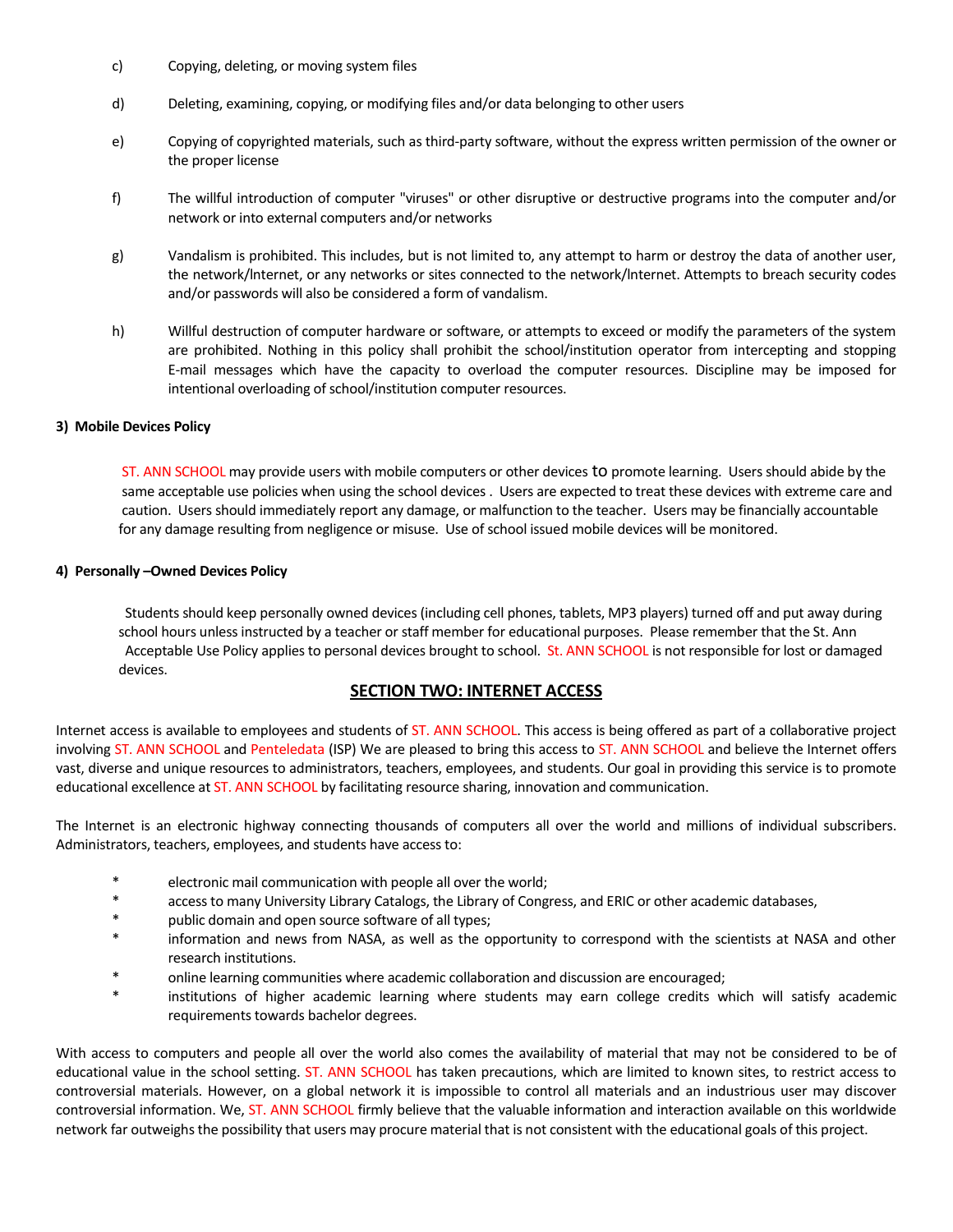Internet access is coordinated through a complex association of government agencies, and regional and state networks. In addition, the smooth operation of the network relies upon the proper conduct of the end users who must adhere to strict guidelines. These guidelines are provided here so that you are aware of the responsibilities you are about to acquire. In general, this requires efficient, ethical and legal utilization of the network resources. If a ST. ANN SCHOOL user violates any of these provisions, his or her account will be terminated and future access could possibly be denied. Disciplinary or legal action including, but not limited to, criminal prosecution under appropriate state and federal laws may also be taken. The signature(s) at the end of this document indicates the party (parties) who signed has (have) read the terms and conditions carefully and understand(s) their significance.

# **INTERNET ACCESS - TERMS and CONDITIONS**

## **1) Acceptable Use**

The purpose of accessing the Internet is to support research and education in and among academic institutions in the United States by providing access to unique resources and the opportunity for collaborative work. The use of your account must be in support of education and research, and consistent with the educational objectives of ST. ANN SCHOOL. Each user is personally responsible for this provision at all times when using the network.

- a) Use of other organization's network or computing resources must comply with the rules appropriate for that network.
- b) Transmission of any material in violation of local, state, and/or federal statutes or regulations is strictly prohibited. This includes, but is not limited to: copyrighted material, material protected by trade secret, threatening or obscene material, and criminal activity.
- c) Use by student users for commercial activities or product advertisement (including campaigns for student government/council) is prohibited.
- d) Do not use the network in any way that would disrupt network use by others.
- e) **NEVER** reveal personal information, such as your address, phone number, password, or social security number. This also applies to others' personal information or that of organizations.
- f) Use of the network or computer resources to publicly oppose, degrade, or intentionally misrepresent any teachings, beliefs, or practices of the Catholic Church are strictly prohibited.

## **2)'Privileges**

The use of the Internet is a privilege, not a right, and inappropriate use will result in a cancellation of those privileges. (Each student who receives an account will be a part of a discussion with a ST. ANN SCHOOL faculty member pertaining to proper use of the network.) The system administrator will deem what is inappropriate use and his or her decision is final. Also, the system administrator may close an account at any time. An administrator, faculty member, or staff of ST. ANN SCHOOL has the right to request, for cause, that the system administrator deny, revoke, or suspend specific user accounts .

## **3) Social/Collaborative Content**

Recognizing the benefits collaboration brings to education, ST. ANN SCHOOL may provide users with access to web sites or tools that allow communication, collaboration, sharing, and messaging among users. Users are expected to communicate with the same appropriate, safe, mindful, courteous conduct online as they would offline. Posts, chats, sharing, and messaging may be monitored.

## **4)'Cyberbullying**

Cyberbullying will not be tolerated. Harassing, impersonating, tricking, excluding, and cyberstalking are all examples of cyberbullying. Don't be mean. Don't send emails or post comments with the intent of scaring, hurting, or intimidating someone else. Engaging in these behaviors, or any online activities intended to harm (physically or emotionally) another person, will result in severe disciplinary action and loss of privileges. In some cases cyberbullying can be a crime. Remember your activities are monitored and retained.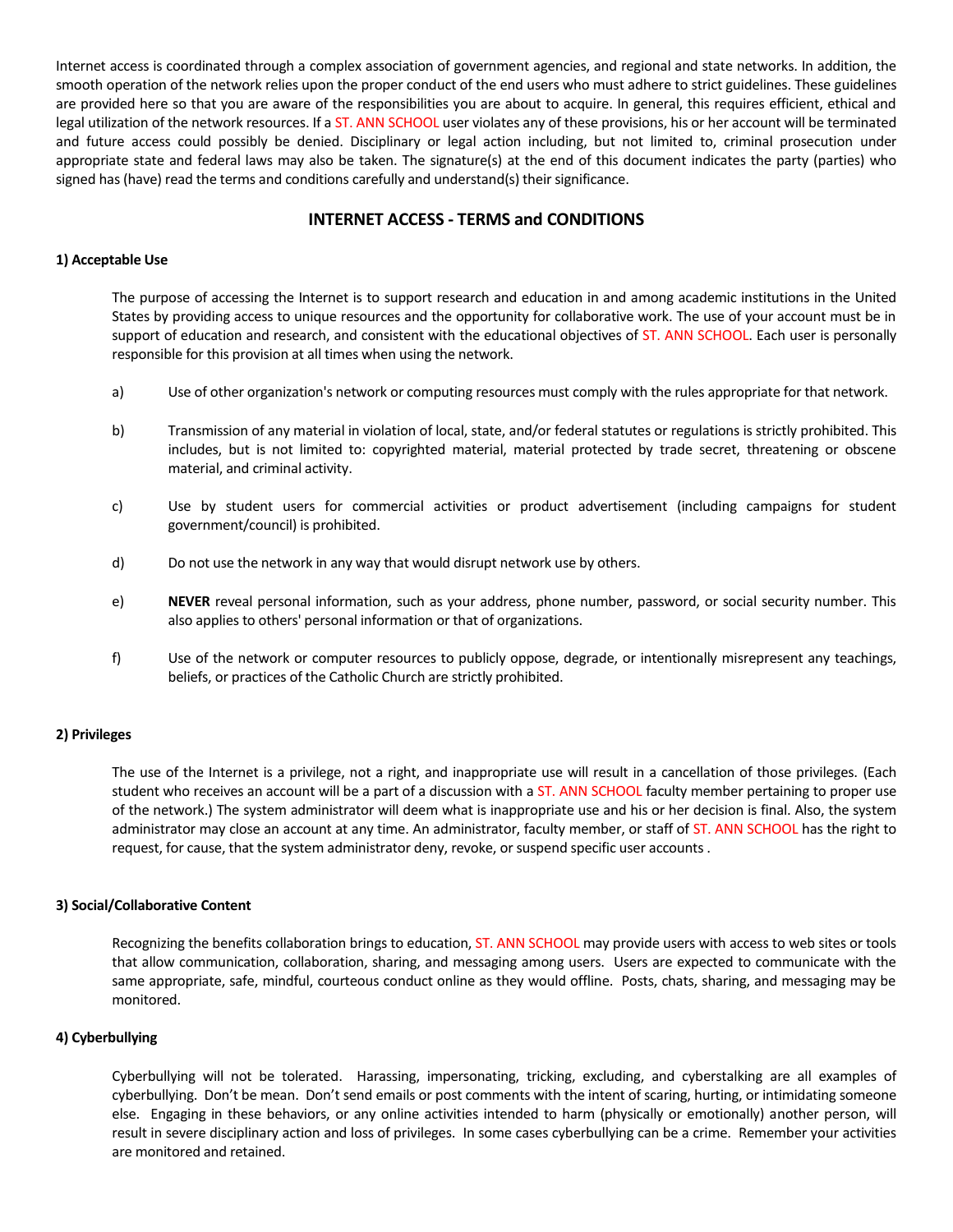## **5) Network Etiquette**

Users should always use the internet, network resources, and online sites in a courteous and respectful manner. Users should recognize that among the valuable content online there is also unverified, incorrect, or inappropriate content. Users should only use trusted sources when conducting research via the internet. You are expected to abide by the generally accepted rules of network etiquette (netiquette). These include, but are not limited, to the following:

- a) Be polite. Do not send, or encourage others to send, abusive messages
- b) Use appropriate language. Remember that you are a representative of your school and district on a non-private network. You may be alone on a computer, but what you say can be viewed around the world. Do not swear, use vulgarities or any other inappropriate language. Illegal activities are strictly forbidden.
- c) All communications and information accessible via the network should be assumed to be private property.
- d) Any threats or intimidations directed towards others through use of student accounts will not be tolerated and may result in disciplinary action and the cancellation of the student account.

## **4) Electronic Mail (E-Mail)**

Whenever you send electronic mail, your name and userlD are included in each message. You are responsible for all electronic mail originating from your userlD. Therefore:

- a) Unauthorized attempts to access another person's E-mail or similar electronic communications or to use another's name, E-mail or computer address or workstation to send E-mail or similar electronic communications is prohibited and may subject the individual to disciplinary action.
- b) All users must understand that the school/institution cannot guarantee the privacy or confidentiality of electronic documents and any messages that are confidential as a matter of law should not be communicated over the E-mail
- c) The school/institution reserves the right to access E-mail to retrieve school/institution information and records. to engage in routine computer maintenance and housekeeping, to carry out internal investigations, or to disclose messages, data or files to law enforcement authorities.
- d) Any information contained on a school/institution computer's hard drive or computer disks which were purchased by the school/institution are considered the property of the school/institution.
- e) Forgery (or attempted forgery) of electronic mail is prohibited.
- f) Attempts to send harassing, obscene and/or other threatening e-mail otherwise known as "Cyberbullying" to another user is prohibited.
- g) httempts at sending unsolicited junk mail, "for profit" messages or chain letters is prohibited.

## **5) Security**

Users should recognize that communicating over the internet brings anonymity and associated risks, and should carefully safe guard the personal information of themselves and others. If you see a message, comment, image or anything else online that makes you concerned for your personal safety bring it to the attention of an adult(teacher or staff member at school or a parent at home) immediately. Security on any computer system is a high priority, especially when the system involves many users. Never use another person's account to log on to the system. If you feel you can identify a security problem, you must notify the system administrator, or send an e-mail message to ST. ANN SCHOOL. Do not demonstrate the problem to other users. Do not reveal your account password to anyone. Users are responsible for any misuse of their account that is due to their own negligence. Users are responsible for reporting unauthorized use of their account to the system administrator.